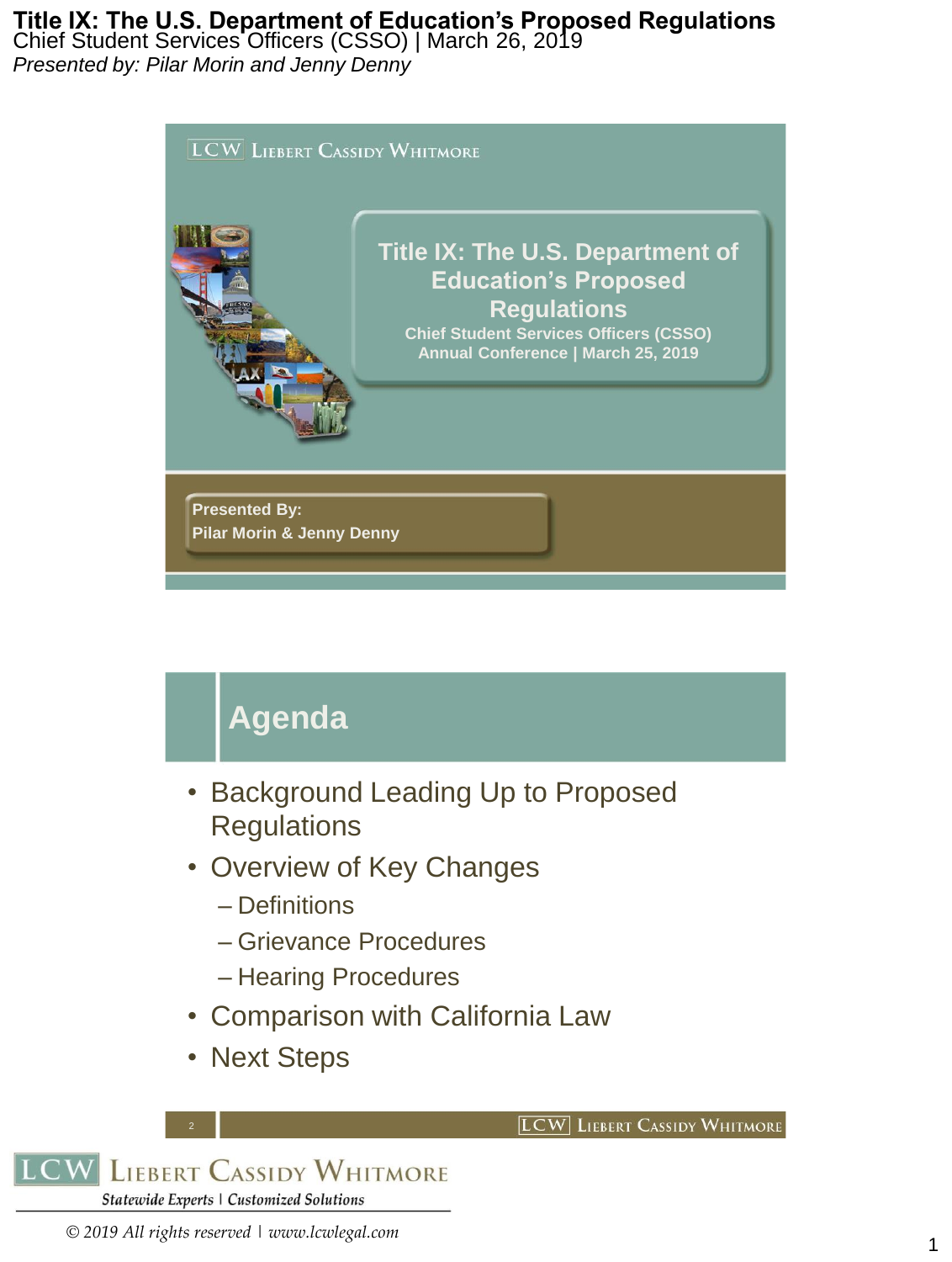Chief Student Services Officers (CSSO) | March 26, 2019 *Presented by: Pilar Morin and Jenny Denny*



# **Title IX**

## **Title IX prohibits discrimination that is:**

- 1. On the basis of sex
- 2. In education programs or activities
- 3. Receiving federal financial assistance

20 U.S.C. § 1681 *et seq*. 34 C.F.R. § 106 *et seq.*

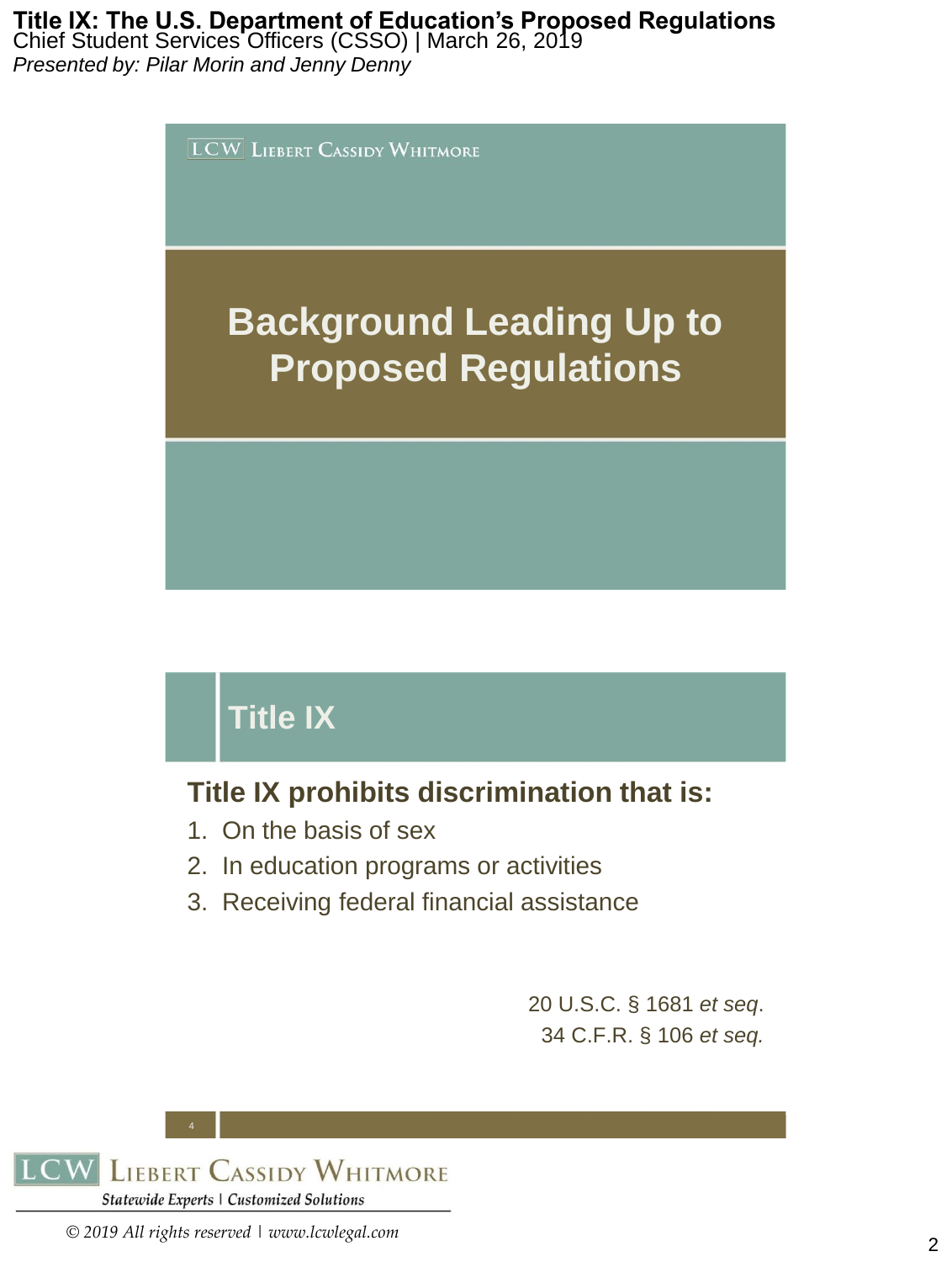#### **Title IX: The U.S. Department of Education's Proposed Regulations** Chief Student Services Officers (CSSO) | March 26, 2019 *Presented by: Pilar Morin and Jenny Denny*

# **Legal Obligations Under Title IX**

### **Title IX requires:**

- Policies/procedures
- Reporting of sexual misconduct
- Investigation
- Effective action
- Training and education
- No retaliation

**LCW** LIEBERT CASSIDY WHITMORE

# **History Leading Up to Regulations**

- 20 U.S.C. sec. 1681 *et seq.*
- January 2001 Guidance Letter from OCR
- April 2011 Dear Colleague Letter from OCR\*
- April 2014 Questions and Answers Letter from OCR\*
- April 2014 White House Task Force Report
- 2017 Interim Guidance
	- Withdraws 2011 and 2014 documents

6 **LIEBERT CASSIDY WHITMORE** Statewide Experts | Customized Solutions

**LCW** LIEBERT CASSIDY WHITMORE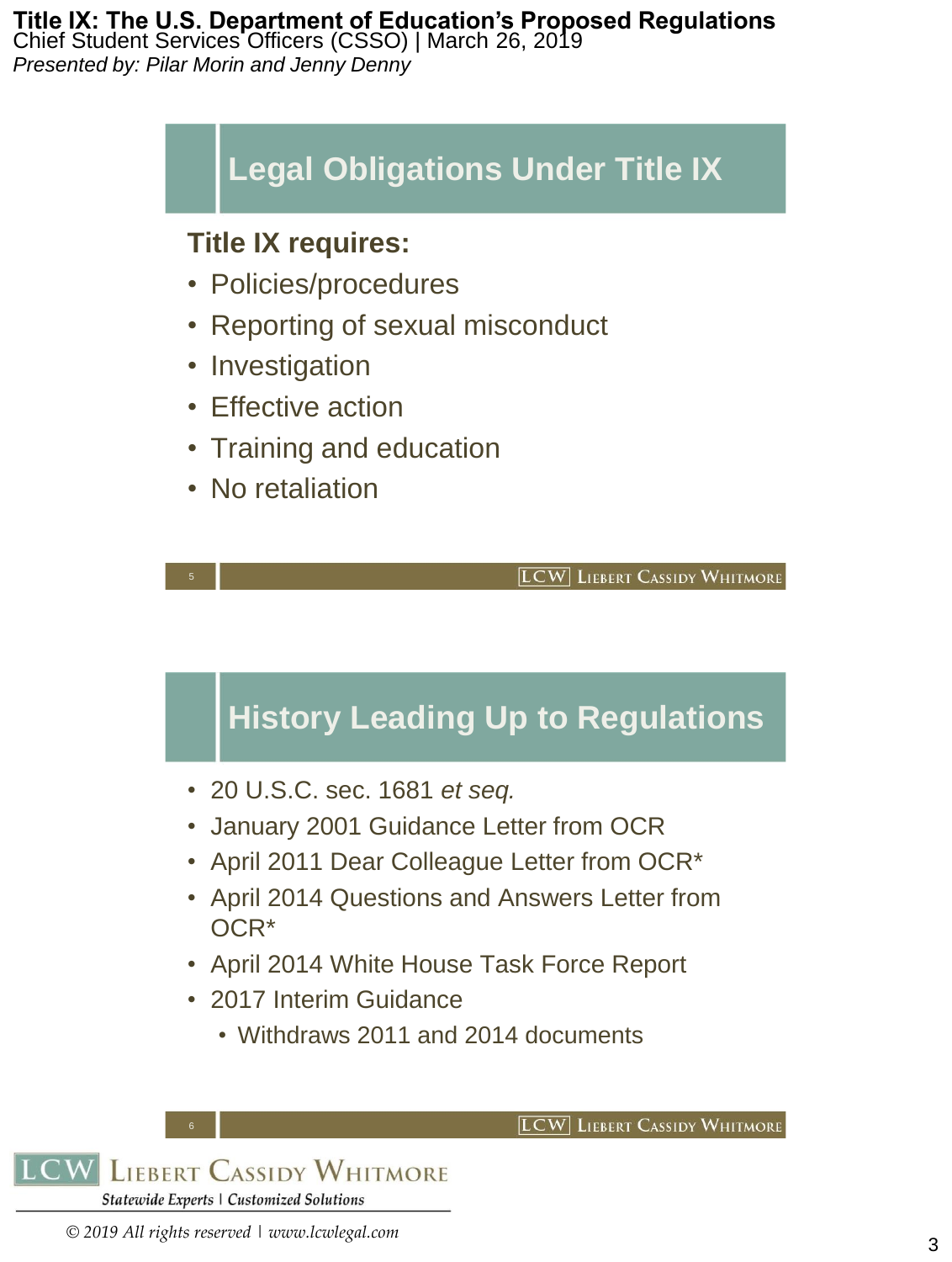#### **Title IX: The U.S. Department of Education's Proposed Regulations** Chief Student Services Officers (CSSO) | March 26, 2019 *Presented by: Pilar Morin and Jenny Denny*

# **Federal Rulemaking**

- November 29, 2018 U.S. Dept. of Edu. issues proposed regulations to amend Title IX
	- Clarify and modify requirements
	- Specify how recipients must respond
	- Ensure due process protections



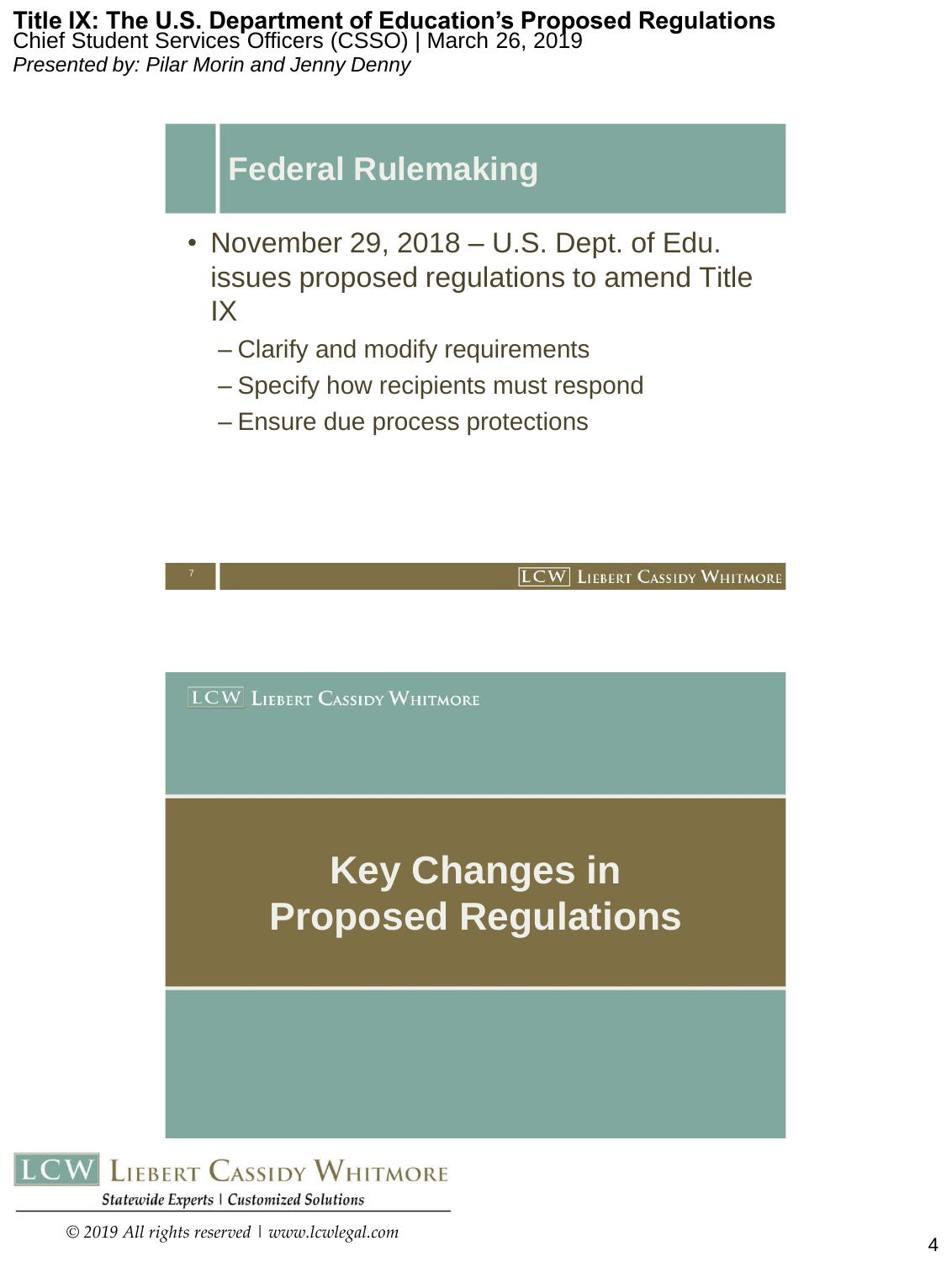Chief Student Services Officers (CSSO) | March 26, 2019

*Presented by: Pilar Morin and Jenny Denny*

|                   | <b>Overall Requirement</b>                                                                                                                                                                                                                                                                                                                        |                                                                             |
|-------------------|---------------------------------------------------------------------------------------------------------------------------------------------------------------------------------------------------------------------------------------------------------------------------------------------------------------------------------------------------|-----------------------------------------------------------------------------|
| <b>Current</b>    | Upon notice of sexual harassment or sexual violence:<br>Take prompt and effective action<br>To end the misconduct<br>To prevent its recurrence<br>To remedy its effects.                                                                                                                                                                          | 2001<br>Guidance<br><b>34 CFR</b><br>\$106.8(b)                             |
| <b>Proposed</b>   | A recipient with actual knowledge of sexual harassment in<br>an education program or activity of the recipient against a<br>person in the United States must respond in a manner that<br>is not deliberately indifferent.                                                                                                                         | <b>34 CFR</b><br>\$106.44(a)                                                |
| <b>California</b> | CCDs must insure its programs and activities are available<br>to all persons without regard to sex or gender, sexual<br>orientation, etc. CCDs must investigate complaints of<br>unlawful discrimination in its programs or activities, and<br>seek to resolve those complaints in accordance with the<br>provisions of [sections 59300 et seq.]. | Title 5.<br>California<br>Code of<br><b>Regulations</b><br>(CCR)<br>§ 59320 |
| 9                 | <b>LIEBERT CASSIDY WHITMORE</b>                                                                                                                                                                                                                                                                                                                   |                                                                             |

| <b>Key Definitions:</b><br><b>Notice</b> |                                                                                                                                                                                                                                            |                                     |  |
|------------------------------------------|--------------------------------------------------------------------------------------------------------------------------------------------------------------------------------------------------------------------------------------------|-------------------------------------|--|
| <b>Current</b>                           | OCR deems a school to have notice if a responsible<br>employee knew, or in the exercise of reasonable care<br>should have known, about the sexual harassment.                                                                              | 2001<br>Guidance<br>and 2014<br>Q&A |  |
| <b>Proposed</b>                          | Notice of sexual harassment or allegations of sexual<br>harassment to a recipient's Title IX Coordinator or any<br>official of the recipient who has the authority to institute<br>corrective measures on behalf of the recipient          | 34 CFR<br>§ 106.30                  |  |
| California                               | "Therefore, each community college district shall<br>investigate complaints of unlawful discrimination in its<br>programs or activities, and seek to resolve those<br>complaints in accordance with the provisions of this<br>subchapter." | 5 CCR<br>§ 59320                    |  |
| 10                                       | <b>LIEBERT CASSIDY WHITMORE</b>                                                                                                                                                                                                            |                                     |  |

**LCW LIEBERT CASSIDY WHITMORE** 

Statewide Experts | Customized Solutions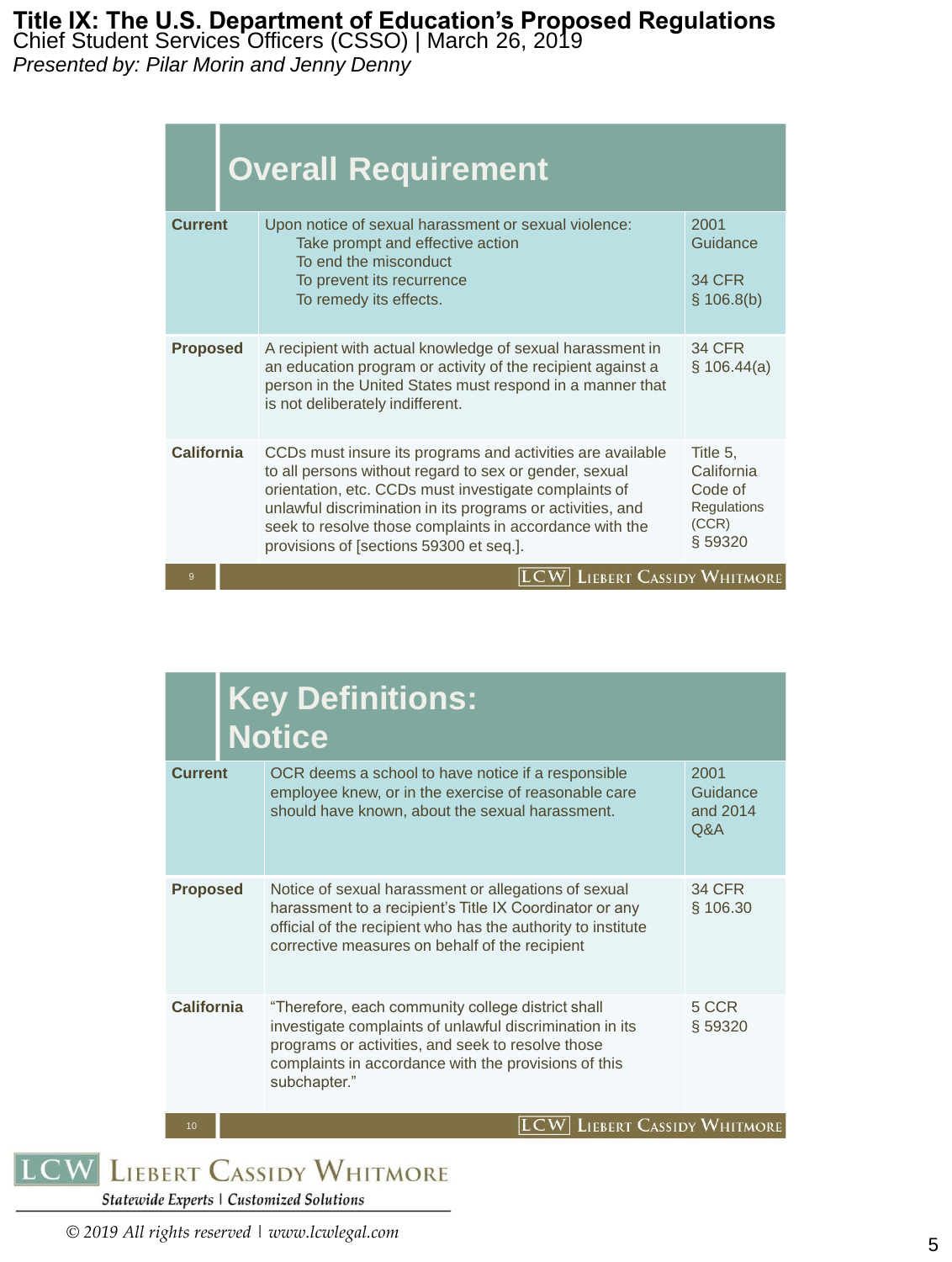Chief Student Services Officers (CSSO) | March 26, 2019

*Presented by: Pilar Morin and Jenny Denny*

|                   | <b>Key Definitions:</b><br><b>Responsible Employees</b>                                                                                                                                                                                                                                        |                                     |
|-------------------|------------------------------------------------------------------------------------------------------------------------------------------------------------------------------------------------------------------------------------------------------------------------------------------------|-------------------------------------|
| <b>Current</b>    | A responsible employee:<br>has the authority to take action to redress sexual<br>violence:<br>has been given the duty of reporting incidents of sexual<br>violence or any other misconduct<br>Is someone a student could reasonably believe has this<br>authority or duty to address complaint | 2001<br>Guidance<br>and 2014<br>Q&A |
| <b>Proposed</b>   | No "responsible employee," but recipients must have trained<br>Title IX Coordinator.                                                                                                                                                                                                           | <b>34 CFR</b><br>§ 106.8            |
| <b>California</b> | No "responsible employee," but a district must identify a<br>single person as the district officer responsible for receiving<br>unlawful discrimination complaints.<br>Note: Nothing prohibits a district from identifying employees<br>as "responsible employees."                            | 5 CCR<br>§ 59324                    |
| 11                | <b>LIEBERT CASSIDY WHITMORE</b>                                                                                                                                                                                                                                                                |                                     |

|                 | <b>Key Definitions:</b><br><b>Sexual Harassment</b>                                                                                                                                                                                                                                                                                                                                                                                                            |                           |
|-----------------|----------------------------------------------------------------------------------------------------------------------------------------------------------------------------------------------------------------------------------------------------------------------------------------------------------------------------------------------------------------------------------------------------------------------------------------------------------------|---------------------------|
| <b>Current</b>  | Unwelcome conduct of a sexual nature, including<br>unwelcome sexual advances, requests for sexual favors,<br>and other verbal, nonverbal, physical conduct of a sexual<br>nature, or sexual violence.                                                                                                                                                                                                                                                          | 2001<br>Guidance          |
| <b>Proposed</b> | an employee of the recipient conditioning the provision<br>(i)<br>of an aid, benefit, or service of the recipient on an<br>individual's participation in unwelcome sexual conduct;<br>(ii) unwelcome conduct on the basis of sex that is so<br>severe, pervasive, and objectively offensive that it<br>effectively denies a person equal access to the<br>recipient's education program or activity; or<br>(iii) sexual assault as defined in 34 CFR 668.46(a) | <b>34 CFR</b><br>§ 106.30 |
| 12              | <b>LIEBERT CASSIDY WHITMORE</b>                                                                                                                                                                                                                                                                                                                                                                                                                                |                           |

**LCW LIEBERT CASSIDY WHITMORE** 

Statewide Experts | Customized Solutions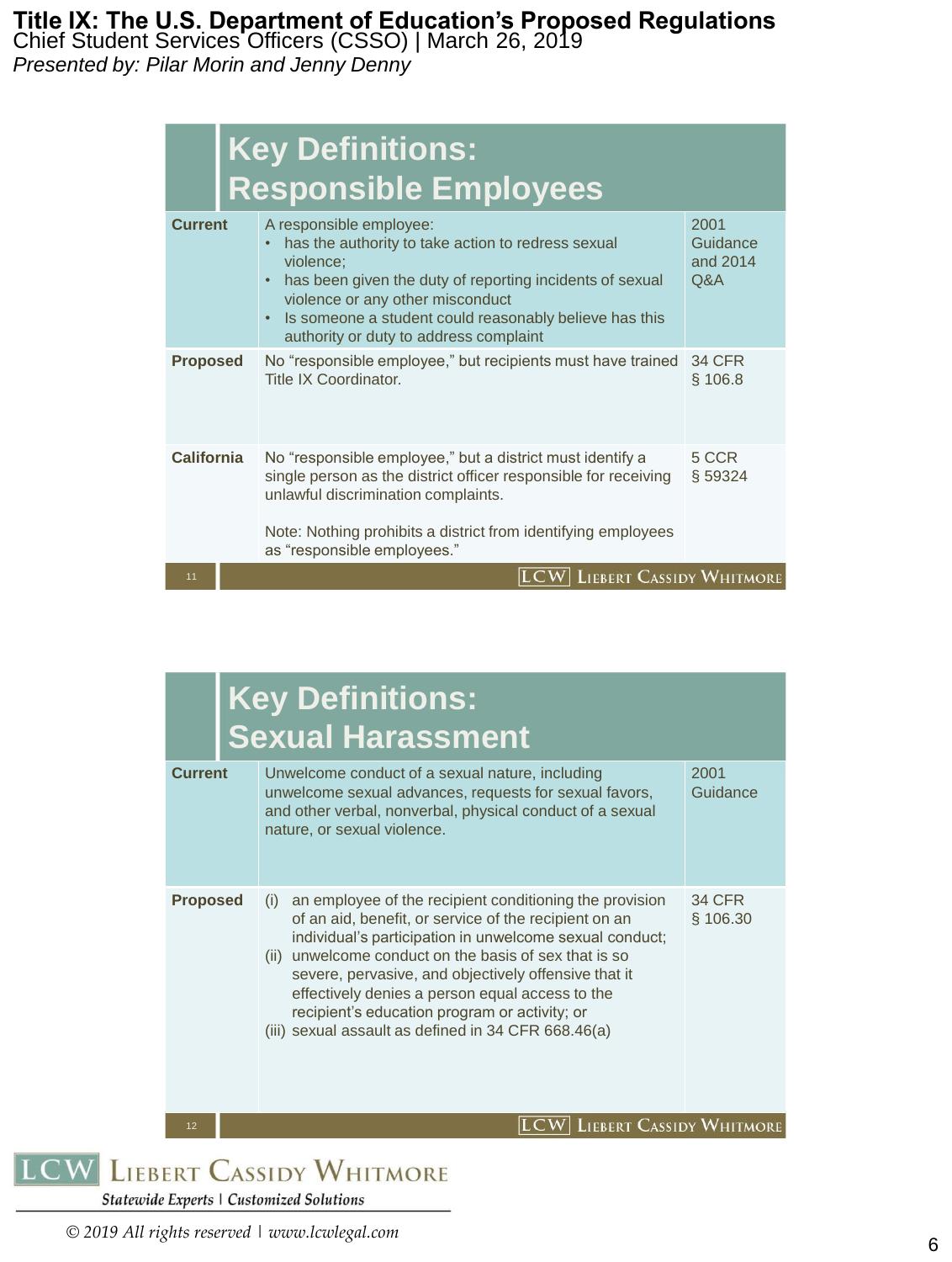Chief Student Services Officers (CSSO) | March 26, 2019 *Presented by: Pilar Morin and Jenny Denny*

> **Key Definitions: Sexual Harassment, Cont'd California** Unwelcome conduct of a sexual nature, made by someone **Education** from or in the work or educational setting. **Code** • Includes unwelcome sexual advances, requests for § 212.5 sexual favors, and other nonverbal or physical conduct of a sexual nature • Two types • Quid pro quo • Hostile environment – conduct has the purpose or effect of having a negative impact upon the individual's work or academic performance, or of creating an intimidating, hostile, or offensive work or educational environment. **LCW** LIEBERT CASSIDY WHITMORE 13

|                 | <b>Key Definitions:</b><br><b>Education Program or Activity</b>                                                                                                                                                                                                                                                                                                                                                                         |                                                                      |
|-----------------|-----------------------------------------------------------------------------------------------------------------------------------------------------------------------------------------------------------------------------------------------------------------------------------------------------------------------------------------------------------------------------------------------------------------------------------------|----------------------------------------------------------------------|
| <b>Current</b>  | All college operations, including academic, extra-curricular, athletic,<br>college trips, sponsored events.<br>Schools may have an obligation to respond to student-on-student<br>sexual harassment that initially occurred off school grounds, outside<br>a school's education program or activity.                                                                                                                                    | 2001<br>Guidance,<br>20 USC<br>\$1687<br><b>34 CFR</b><br>\$106.2(h) |
| <b>Proposed</b> | No definition in the regulation; refers to the statute ("all<br>$\bullet$<br>operations of a recipient").<br>Preamble states determination not dependent on geographic<br>$\bullet$<br>location.<br>Preamble suggests factors to consider in determining whether<br>$\bullet$<br>conduct occurred as part of recipient's education program or<br>activity.<br>But, excludes persons outside the US (study abroad programs)<br>$\bullet$ | Preamble p.<br>61468                                                 |
| California      | In the work or educational setting                                                                                                                                                                                                                                                                                                                                                                                                      | Education<br>Code<br>$§$ 212.5                                       |

## **LCW LIEBERT CASSIDY WHITMORE**

Statewide Experts | Customized Solutions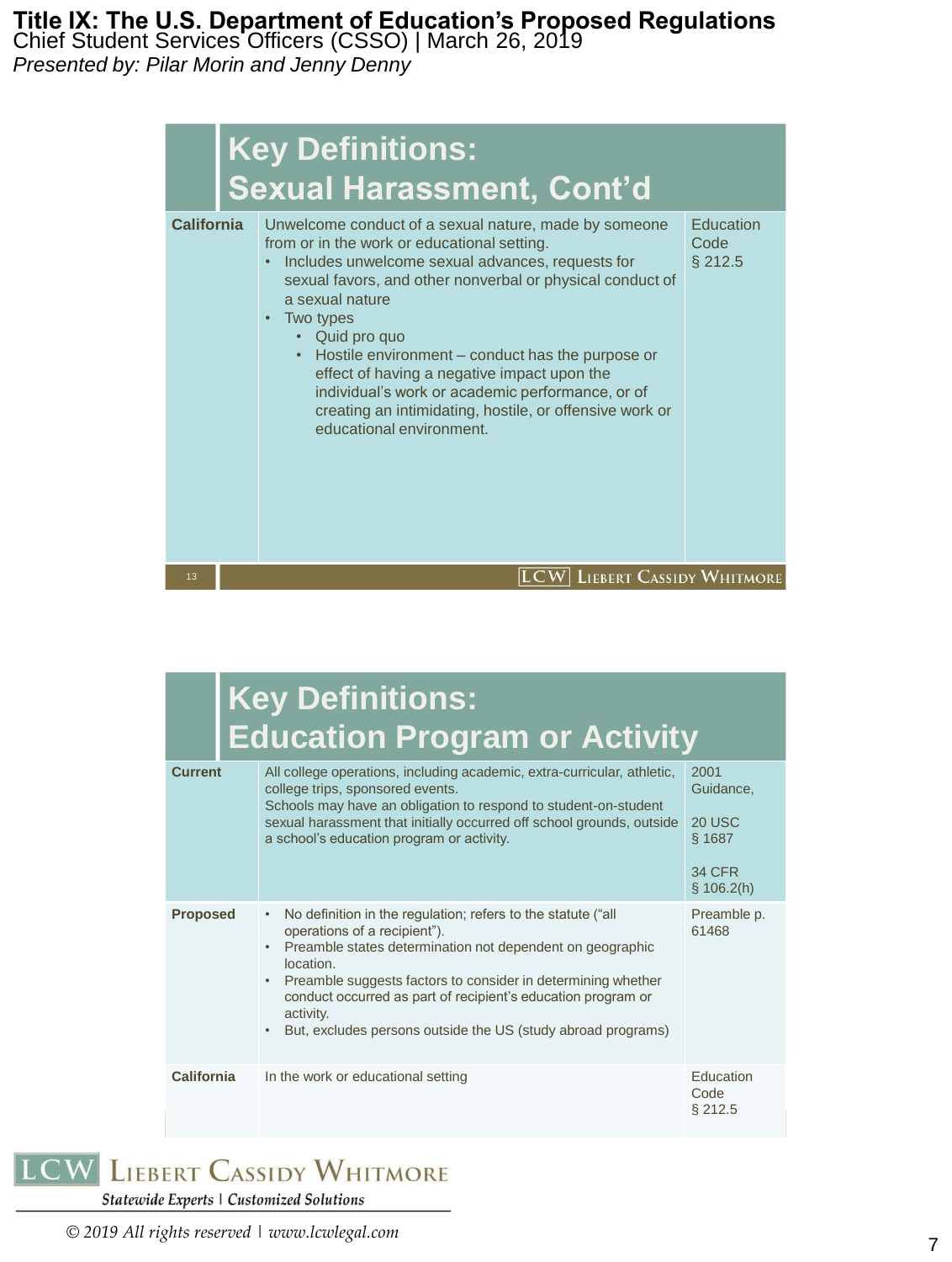Chief Student Services Officers (CSSO) | March 26, 2019 *Presented by: Pilar Morin and Jenny Denny*

 $\overline{\text{LCW}}$  LIEBERT CASSIDY WHITMORE

# **Key Changes in Proposed Regulations: Grievance Procedures**

|                   | <b>Grievance Procedures: Triggers</b>                                                                                                                                                      |                                 |
|-------------------|--------------------------------------------------------------------------------------------------------------------------------------------------------------------------------------------|---------------------------------|
| <b>Current</b>    | When a school knows or reasonably should know of<br>possible sexual violence, it must take immediate and<br>appropriate steps to investigate or otherwise determine<br>what occurred       | 2001 Guidance<br>and 2014 Q&A   |
| <b>Proposed</b>   | A recipient must follow procedures consistent with<br>section 106.45 in response to a formal complaint.                                                                                    | 34 CFR<br>$\S$ 106.44(b)(1)     |
| <b>California</b> | If a district receives a charges of unlawful discrimination,<br>it is required to assess the complaint, and a formal<br>complaint triggers a district investigation under Section<br>59334 | 5 CCR<br>§§ 59327-<br>59328     |
| 16                |                                                                                                                                                                                            | <b>LIEBERT CASSIDY WHITMORE</b> |

**LCW LIEBERT CASSIDY WHITMORE** 

Statewide Experts | Customized Solutions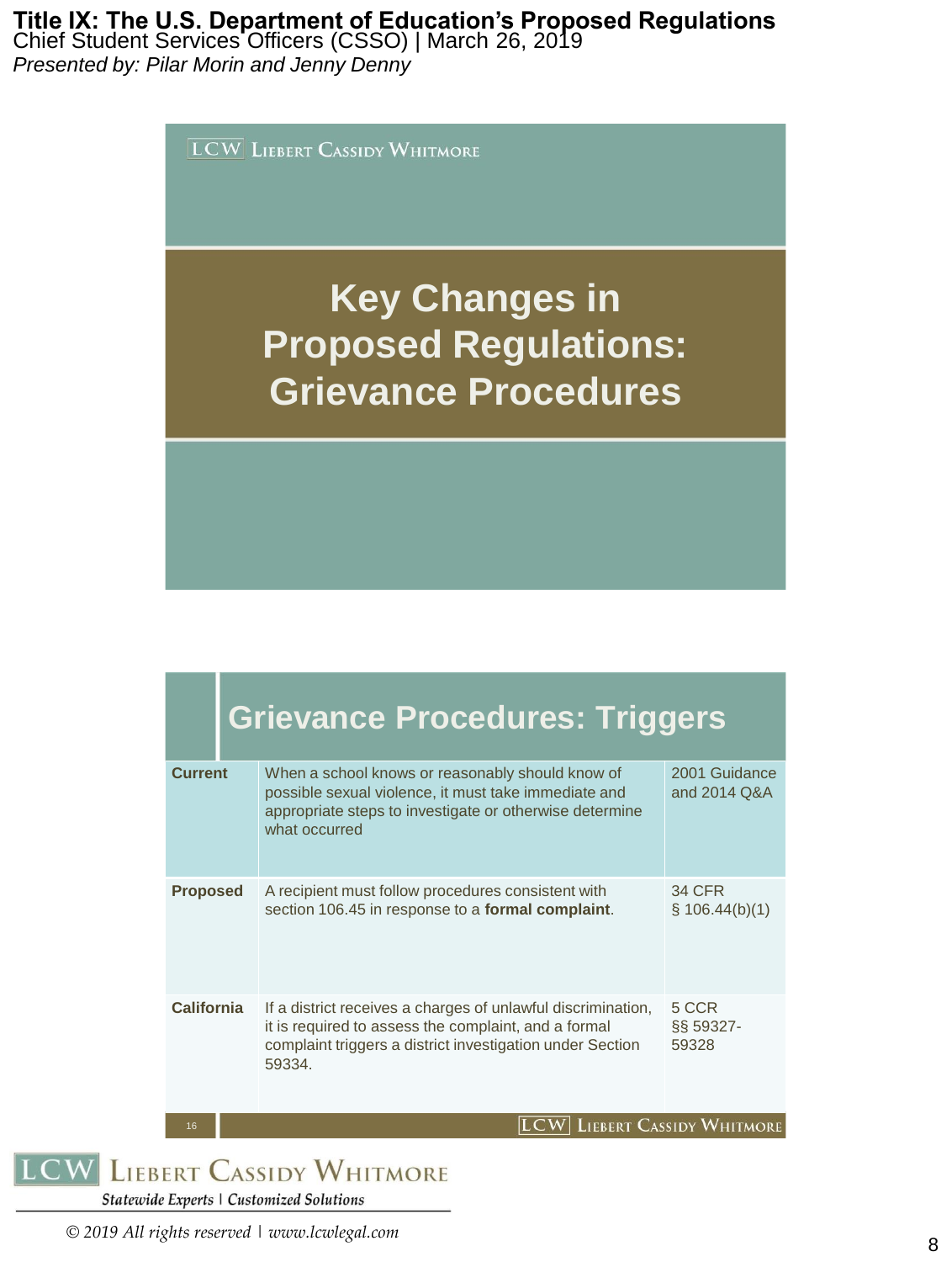Chief Student Services Officers (CSSO) | March 26, 2019 *Presented by: Pilar Morin and Jenny Denny*

# **Proposed Regulations' Grievance Procedures**

## **Formal Complaint**

• Document signed by the **complainant** or by the Title IX Coordinator alleging sexual harassment against a respondent about conduct within its education program or activity **and requesting initiation of the recipient's grievance procedures**. (34 CFR §106.30)

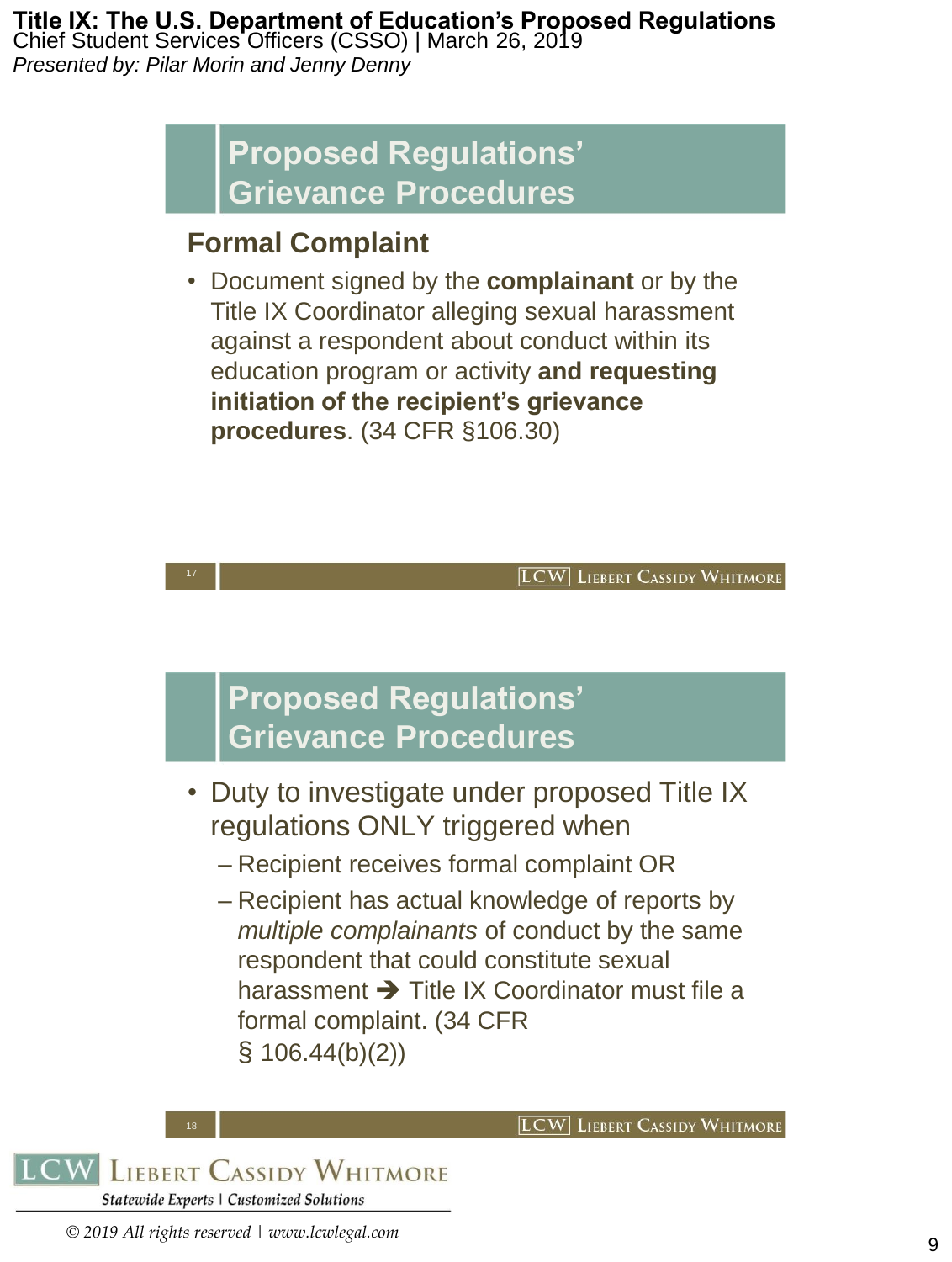Chief Student Services Officers (CSSO) | March 26, 2019

*Presented by: Pilar Morin and Jenny Denny*

| <b>Grievance Procedures:</b><br><b>Interim Measures</b> |                                                                                                                                                                                                                                                                                                                   |                       |  |
|---------------------------------------------------------|-------------------------------------------------------------------------------------------------------------------------------------------------------------------------------------------------------------------------------------------------------------------------------------------------------------------|-----------------------|--|
| Withdrawn                                               | <b>Interim Measures: Individualized services offered as</b><br>appropriate to either or both the reporting and responding<br>parties involved in an alleged incident of sexual<br>misconduct, prior to an investigation or while an<br>investigation is pending.                                                  | 2011 DCL,<br>2014 Q&A |  |
| <b>Proposed</b>                                         | <b>Supportive Measures: Non-disciplinary, non-punitive</b><br>individualized services offered as appropriate, as<br>reasonably available, and without fee or charge, to the<br>complainant or the respondent before or after the filing of<br>a formal complaint or where no formal complaint has been<br>filed." | 34 CFR<br>§ 106.30    |  |
| <b>California</b>                                       | No state guidance.                                                                                                                                                                                                                                                                                                |                       |  |
| 19                                                      | <b>LIEBERT CASSIDY WHITMORE</b>                                                                                                                                                                                                                                                                                   |                       |  |

|                   | <b>Grievance Procedures:</b><br><b>Informal Resolution</b>                                                                                                                                                                    |                                      |
|-------------------|-------------------------------------------------------------------------------------------------------------------------------------------------------------------------------------------------------------------------------|--------------------------------------|
| Withdrawn         | In cases involving allegations of sexual assault,<br>mediation is not appropriate even on a voluntary basis.                                                                                                                  | 2001<br>Guidance, 2011<br><b>DCL</b> |
| <b>Proposed</b>   | At any time prior to reaching a determination regarding<br>responsibility, the recipient may facilitate an informal<br>resolution process, such as mediation, that does not<br>involve a full investigation and adjudication. | <b>34 CFR</b><br>\$106.45(b)(6)      |
| <b>California</b> | Informal resolution is allowed for informal complaints,<br>but complainants may file formal complaint.                                                                                                                        | 5 CCR<br>§ 59327                     |

**LCW** LIEBERT CASSIDY WHITMORE

# **LCW LIEBERT CASSIDY WHITMORE**

Statewide Experts | Customized Solutions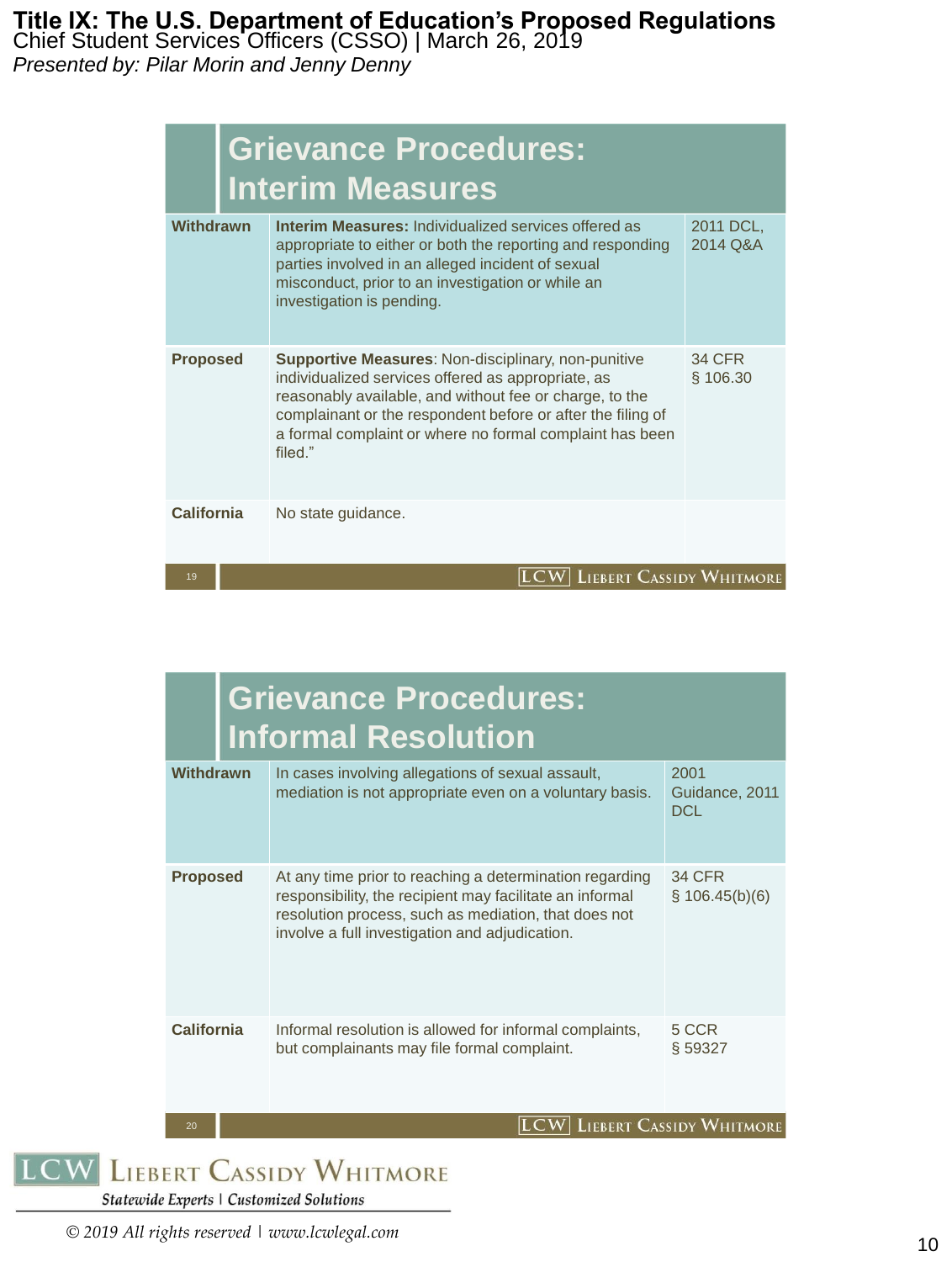Chief Student Services Officers (CSSO) | March 26, 2019

*Presented by: Pilar Morin and Jenny Denny*

|                   | <b>Grievance Procedures:</b><br><b>Timeline</b>                                                                                                                                                                                                                                                               |                                        |
|-------------------|---------------------------------------------------------------------------------------------------------------------------------------------------------------------------------------------------------------------------------------------------------------------------------------------------------------|----------------------------------------|
| Withdrawn         | "a typical investigation takes approximately 60<br>calendar days following receipt of the complaint. Whether<br>OCR considers complaint resolutions to be timely,<br>however, will vary depending on the complexity of the<br>investigation and the severity and extent of the<br>harassment.                 | 2011 DCL                               |
| <b>Proposed</b>   | "Grievance procedures must [i]nclude reasonably<br>prompt timeframes for the conclusion of the grievance<br>process and a process that allows for a temporary<br>delay for good cause with written notice to the<br>complainant and the respondent"                                                           | <b>34 CFR</b><br>§ 106.45<br>(b)(1)(v) |
| <b>California</b> | In response to a formal complaint, District must complete<br>the investigation, forward a copy of the investigative<br>report summary and an administrative determination to<br>the complainant and the Chancellor's Office within 90<br>days of receiving the complaint, unless an extension is<br>provided. | 5 CCR<br>§59336                        |

# **Proposed Regulations' Grievance Procedures**

### **Termination**

• If the conduct alleged by the complainant would not constitute sexual harassment even if proved or did not occur within the recipient's program or activity, the recipient must terminate its grievance process with regard to that conduct.

 $-$  34 CFR § 106.45(b)(3)



**LCW** LIEBERT CASSIDY WHITMORE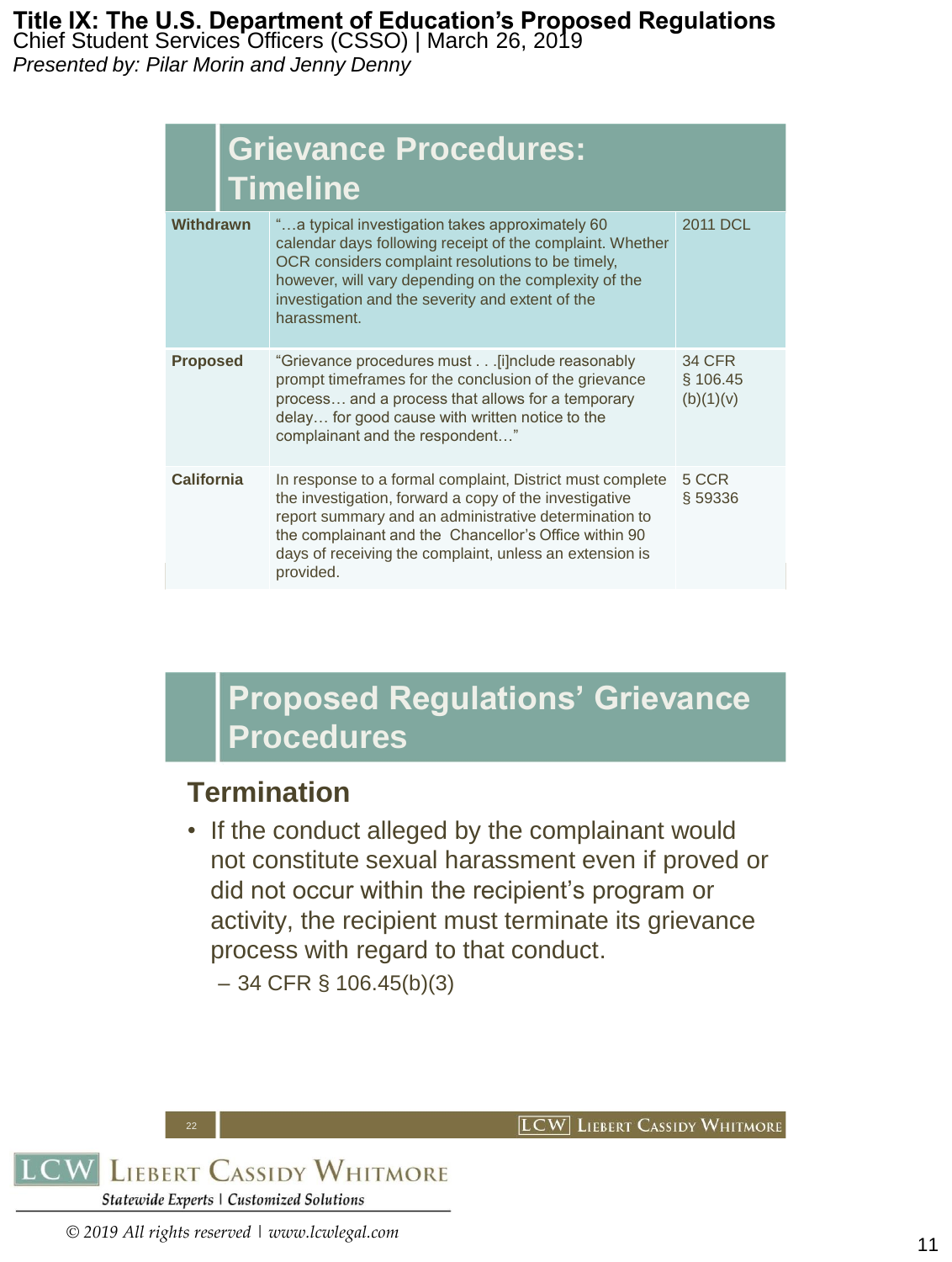Chief Student Services Officers (CSSO) | March 26, 2019

*Presented by: Pilar Morin and Jenny Denny*

| <b>Grievance Procedures:</b><br><b>Reviewing Evidence</b> |                                                                                                                                                                                                                                                                                                              |                                        |  |
|-----------------------------------------------------------|--------------------------------------------------------------------------------------------------------------------------------------------------------------------------------------------------------------------------------------------------------------------------------------------------------------|----------------------------------------|--|
| <b>Current</b>                                            | Must provide notice to the parties of the outcome of the<br>complaint                                                                                                                                                                                                                                        | 2001<br>Guidance                       |  |
| <b>Proposed</b>                                           | Complainant and respondent:<br>Right to inspect and review evidence, including<br>evidence on which recipient does not intend to rely<br>Right to submit written response to evidence prior to the<br>finalization of report<br>Must provide final investigative report at least 10 days<br>prior to hearing | <b>34 CFR</b><br>§106.45<br>(b)(3)(ix) |  |
| <b>California</b>                                         | District must provide a copy or summary of the report and<br>administrative determination to the complainant and the<br>Chancellor's office.                                                                                                                                                                 | 5 CCR<br>§ 59336                       |  |
| 23                                                        | LCW  Liebert Cassidy Whitmore                                                                                                                                                                                                                                                                                |                                        |  |

 $\boxed{\mathbf{LCW}}$  LIEBERT CASSIDY WHITMORE

**Key Changes in Proposed Regulations: Hearing Procedures**

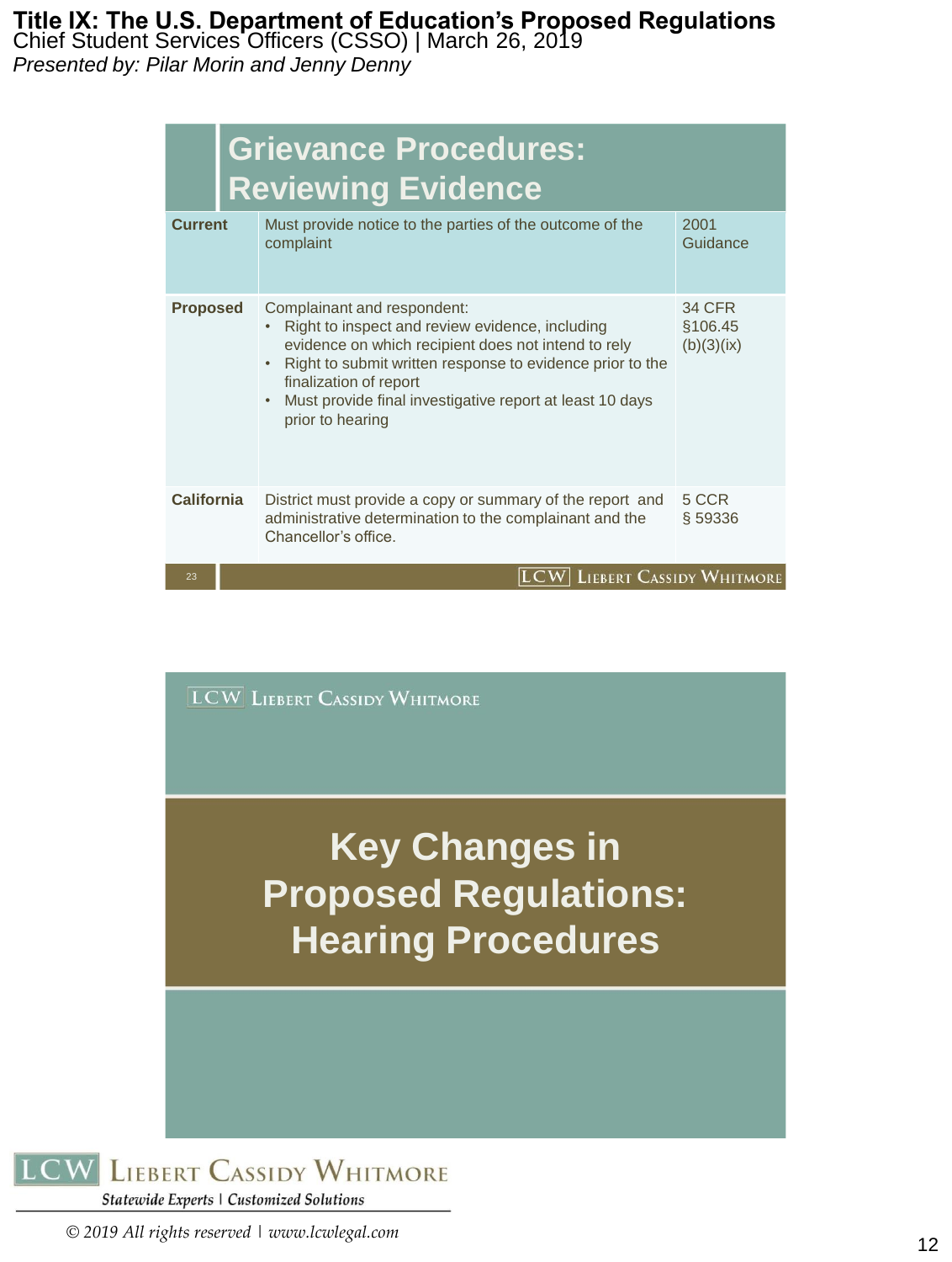#### **Title IX: The U.S. Department of Education's Proposed Regulations** Chief Student Services Officers (CSSO) | March 26, 2019

*Presented by: Pilar Morin and Jenny Denny*

## **Proposed Regulations' Hearing Procedures**

- Live cross examination must be conducted by party's advisor of choice
	- If party doesn't have advisor, recipient must provide the party an advisor "aligned with that party" to conduct cross examination.
- Decision-maker must explain decisions to exclude evidence.
- Can conduct cross examination in separate rooms using video technology.



| <b>Grievance Procedures:</b><br><b>Determinations</b> |                                                                                                                                                                                                                                                                                                                                            |                                         |  |
|-------------------------------------------------------|--------------------------------------------------------------------------------------------------------------------------------------------------------------------------------------------------------------------------------------------------------------------------------------------------------------------------------------------|-----------------------------------------|--|
| <b>Withdrawn</b>                                      | Must inform complainant as to whether it found alleged<br>conduct occurred, individual remedies offered or provided<br>complainant or sanctions imposed on respondent that<br>directly relate to the complainant, and other steps the<br>school took.                                                                                      | 2014 Q&A                                |  |
| <b>Proposed</b>                                       | To both parties: (1) identification of conduct code sections,<br>(2) description of procedural steps, (3) findings of fact, (4)<br>conclusions, (5) rationale for result as to each allegation,<br>including sanctions and remedies provided to complainant,<br>and (6) recipient's appeal procedures for complainants and<br>respondents. | <b>34 CFR</b><br>\$106.45<br>(b)(4)(ii) |  |
| California                                            | To complainant administrative determination: (1)<br>CEO/designee's determination re probable cause to<br>believe discrimination occurred for each allegation, (2)<br>actions taken to prevent recurrence, (3) proposed<br>resolution, and (4) the complainant's right to appeal to the<br>district governing board and Chancellor or DFEH. | $5$ CCR $\S$<br>59336                   |  |
| 26                                                    | <b>LIEBERT CASSIDY WHITMORE</b>                                                                                                                                                                                                                                                                                                            |                                         |  |

**LCW LIEBERT CASSIDY WHITMORE** 

Statewide Experts | Customized Solutions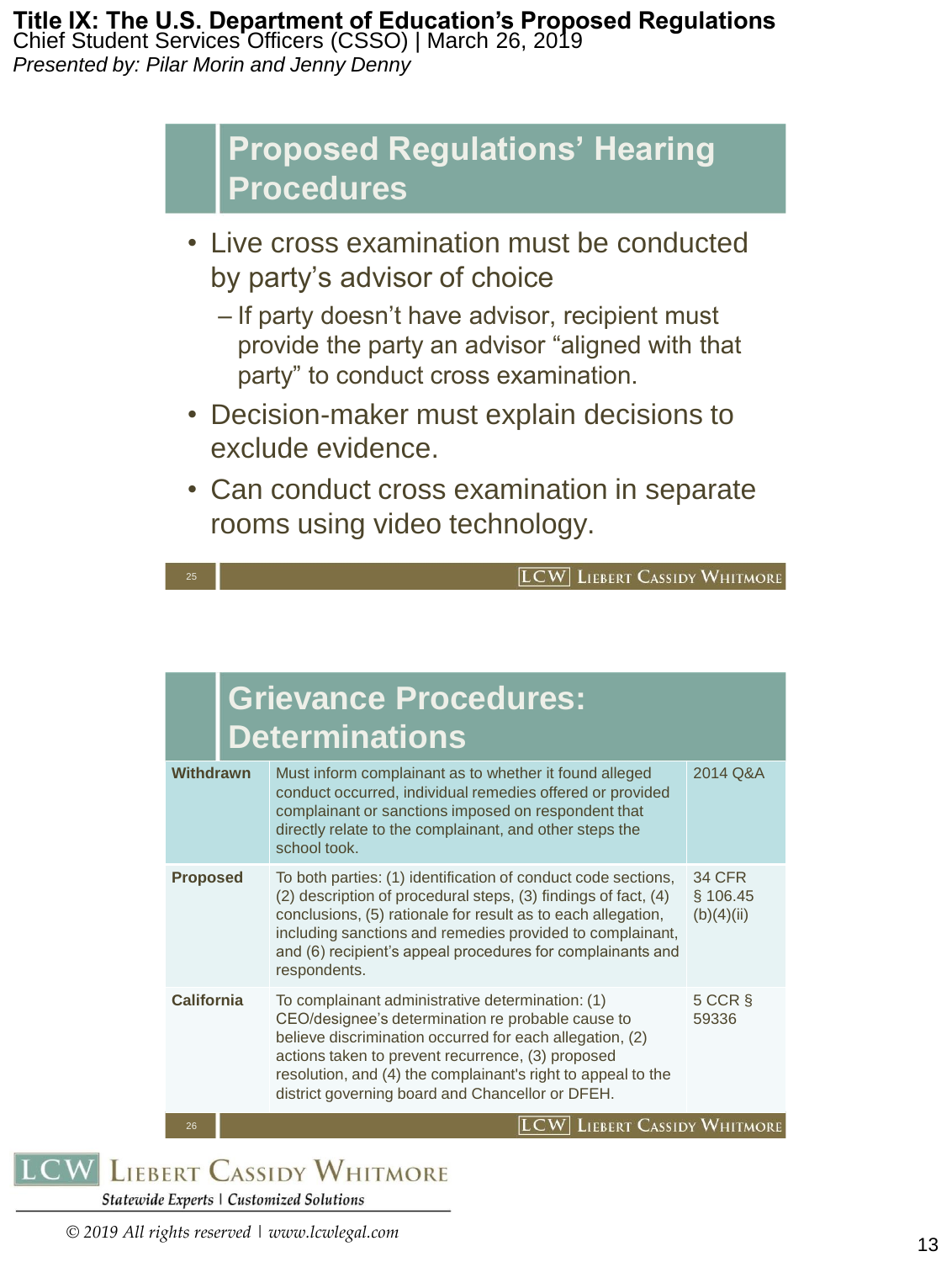Chief Student Services Officers (CSSO) | March 26, 2019

*Presented by: Pilar Morin and Jenny Denny*

|                   | <b>Grievance Procedures:</b><br><b>Appeals</b>                                                                                                                                                                                                                               |                                    |
|-------------------|------------------------------------------------------------------------------------------------------------------------------------------------------------------------------------------------------------------------------------------------------------------------------|------------------------------------|
| Withdrawn         | Not required, but recommend where procedural error or<br>previously unavailable relevant evidence could<br>significantly impact the outcome of a case or where a<br>sanction is substantially disproportionate to the findings. If<br>provided, must allow for both parties. | 2014 Q&A                           |
| <b>Proposed</b>   | Not required, but if provided, must allow both parties to<br>appeal. Complainant may appeal to challenge remedies<br>not sufficient                                                                                                                                          | <b>34 CFR</b><br>§106.45<br>(b)(5) |
| <b>California</b> | Complainant may appeal to district governing board and<br>State Chancellor (non-employment complaints) or DFEH<br>(employment complaints)                                                                                                                                    | 5 CCR<br>§ 59336                   |
| 27                | $\mathop{\rm LC}\nolimits$                                                                                                                                                                                                                                                   | <b>LIEBERT CASSIDY WHITMORE</b>    |

|                 | <b>Grievance Procedures:</b><br><b>Requirements</b>                                                                                                                                                                                                                                |                                          |
|-----------------|------------------------------------------------------------------------------------------------------------------------------------------------------------------------------------------------------------------------------------------------------------------------------------|------------------------------------------|
| Withdrawn       | 1. Similar and timely access to any information<br>(whether used for investigator model or hearing<br>model)<br>2. Equal opportunity to present relevant witnesses<br>and evidence<br>3. Cross examination of victim discouraged<br>4. Preponderance of evidence standard required | 2011 DCL                                 |
| <b>Proposed</b> | 1. Right to inspect evidence directly related to<br>allegations<br>2. Live hearing with cross examination<br>3. Right to present witnesses and evidence at<br>hearing<br>4. Preponderance of evidence or clear and<br>convincing                                                   | <b>34 CFR</b><br>§ 106.45<br>(b)(3)(vii) |
|                 |                                                                                                                                                                                                                                                                                    |                                          |

**LCW** LIEBERT CASSIDY WHITMORE

**LCW LIEBERT CASSIDY WHITMORE** 

Statewide Experts | Customized Solutions

28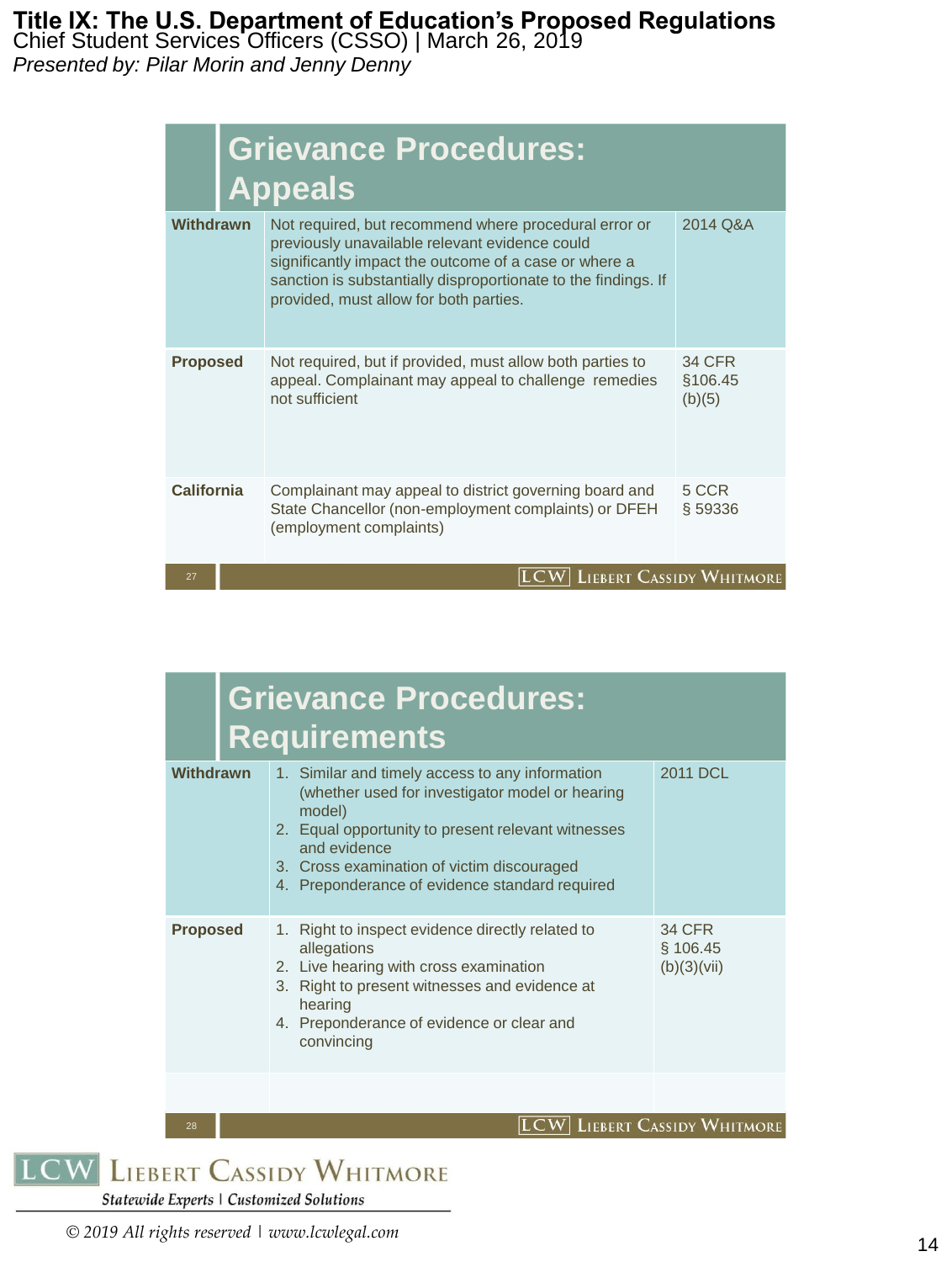Chief Student Services Officers (CSSO) | March 26, 2019

*Presented by: Pilar Morin and Jenny Denny*

|                   | <b>CA Hearing Procedures (Discipline):</b><br><b>Reviewing Evidence</b>                                                                                                                                                                                                                                                                                             |                                            |
|-------------------|---------------------------------------------------------------------------------------------------------------------------------------------------------------------------------------------------------------------------------------------------------------------------------------------------------------------------------------------------------------------|--------------------------------------------|
| <b>California</b> | Suspension/Expulsions<br><b>Written Notice</b><br>$1 -$<br>Conduct<br>$\bullet$<br>• Violations<br><b>Discipline Being Considered</b><br>• All Evidence Relied Upon<br>Right to meet with President or Designee (Dean)<br>2 <sup>1</sup><br>or to respond in writing<br>Written decision by President or Designee<br>3.<br>(Dean)<br>If sustained, right to hearing | Education<br>Code §§<br>66017 and<br>76030 |
| 29                | $ {\rm LCW} $ Liebert Cassidy Whitmore                                                                                                                                                                                                                                                                                                                              |                                            |

#### **CA Hearing Procedures (Discipline): Reviewing Evidence California** Due Process Requirements Education • Provide notice that hearing will be closed to public Code § • In writing 72122• Registered or certified mail or personal service • To parent if student is minor Student may request open hearing • Within 48 hours of receipt of notice • Closed session for privacy of other students • The final action of board taken in open session **LCW** LIEBERT CASSIDY WHITMORE 30 **LIEBERT CASSIDY WHITMORE**

Statewide Experts | Customized Solutions

**LCW**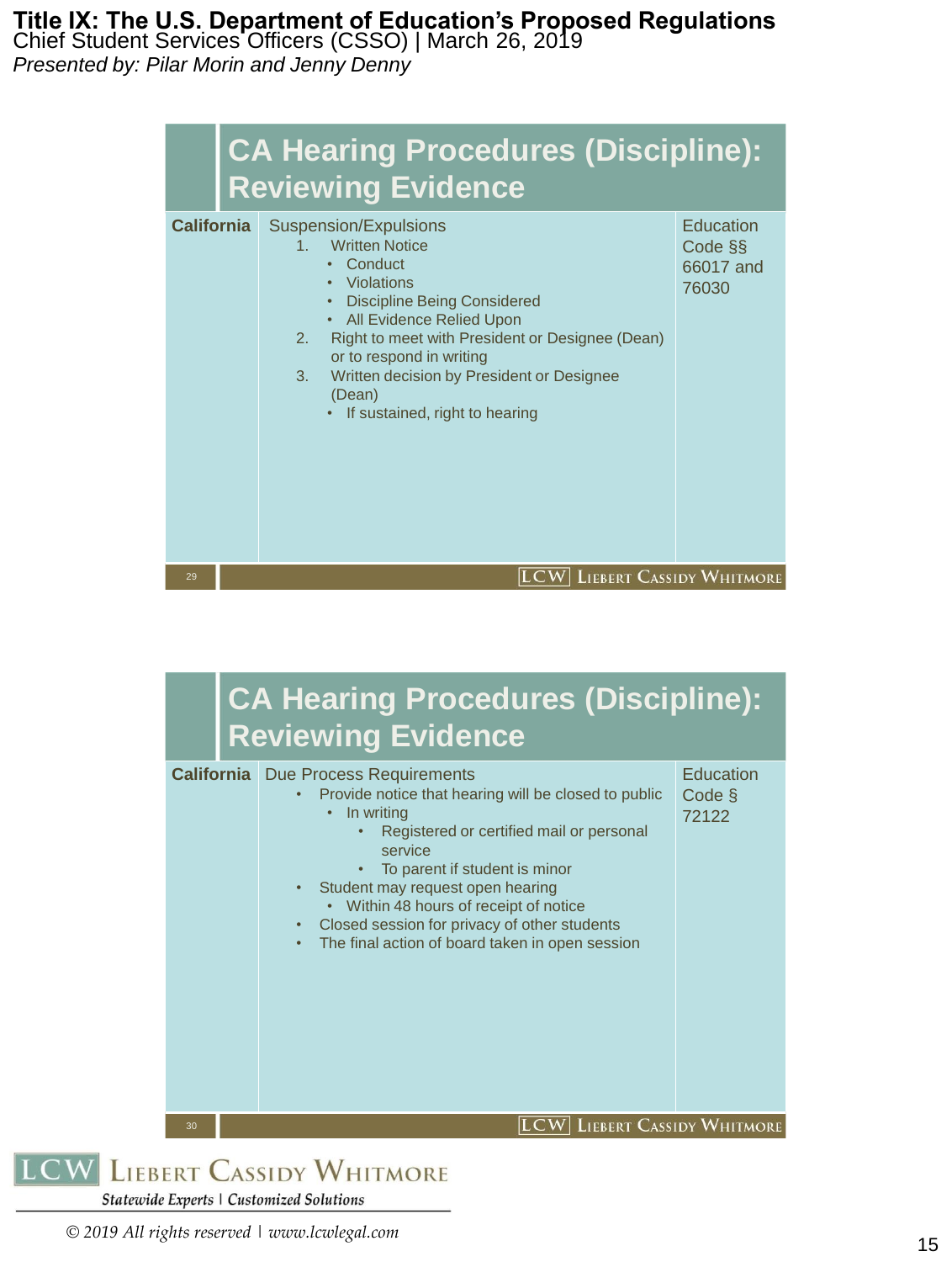Chief Student Services Officers (CSSO) | March 26, 2019

*Presented by: Pilar Morin and Jenny Denny*



# **Next Steps**

- Public comment period closed on January 28, 2019.
- ED must review 103,000+ comments – Expect 3-12 months for review and response
- ED will publish final rule
	- May delay effective date
	- OCR begins enforcing regulations through investigations
- For now: wait and see

**LCW** LIEBERT CASSIDY WHITMORE

**LIEBERT CASSIDY WHITMORE** LCW Statewide Experts | Customized Solutions

32